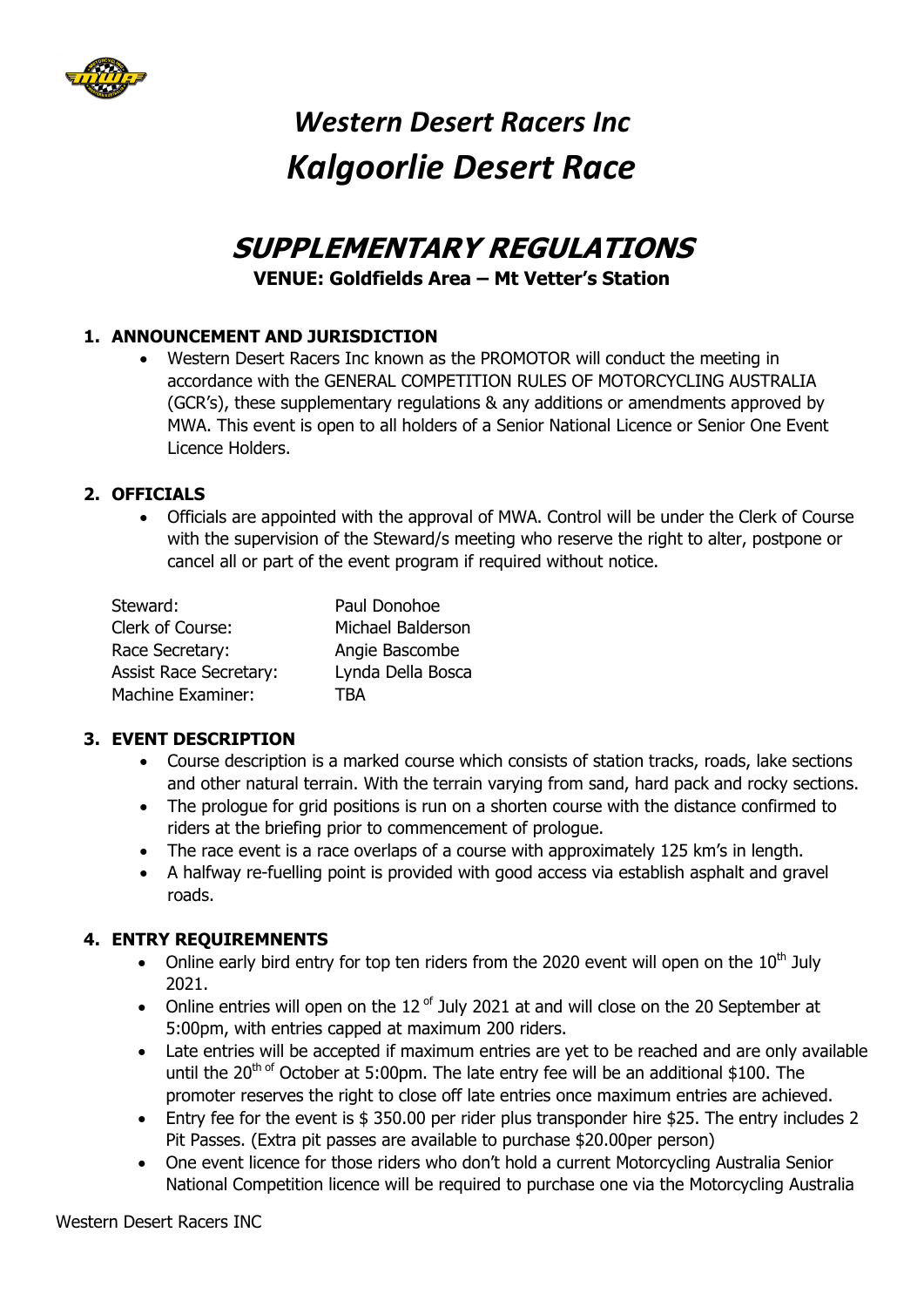

Ridernet System. If the entrant does not have a membership of a Motorcycling Australia affiliated club, A one event club membership is required, and this is available from the promoter for \$20.00, please purchase as part of your entry to the event.

- The promoter of this event reserves the right to refuse any entry without the need to provide a reason.
- Entry to the event is Via link on the Kalgoorlie Desert Race Facebook page

<https://www.facebook.com/KalgoorlieDesertRace/>

#### **5. EVENT CANCELLATION**

• The promoter reserves the right to postpone, abandon or cancel the event as may be decided by the Promoter, Steward or Clerk of Course. In the event of a cancellation prior to the start of the event an administration fee of \$ 50.00 will be deducted from any refund given.

#### **6. RIDER NUMBERS**

- Seeded numbers for this event are for the top ten outright placings from the 2020 event.
- Those riders who hold a current Motorcycling Western Australia Enduro number (excluding the 1-10) will be given first preference for rider number, those riders who hold a current Motorcycling Western Australia Motocross number will be given second preference.
- All other riders will then need to provide as part of their entry a requested number for use. The promoter will then reserve the right to re-allocate numbers to ensure that all numbers are unique. It is recommended to confirm your number prior to ordering any decals for this event.
- All numbers must be BLACK NUMERALS on WHITE BACKGROUND for all classes. Number fonts must be clearly visible from at least 20 metres away and must not contain any outlines, pattern's or lines. All quad competitors must comply with regulations as per the 2021 MA Manual of Motorcycling Sport.

#### **7. PRE-RUNNING OF COURSE**

• There will be a RECON of the course which will be advise in the final instructions for start time. This will be open to "REGISTERED VEHICLES ONLY" (however this doesn't for safety reasons include motorcycles), there will be no practice of the course at the request of the landowner. This venue is a working station and is only made available for competition during the event dates. All person/s are reminded that it is Private Property, and you may be prosecuted for trespassing outside of the event dates.

#### **8. SAFETY**

- All riders are required to wear MA approved helmet, gloves, clothing, googles and footwear that complies with the 2021 MOM's.
- Ouad riders are required to comply with body armour requiations as per the 2021 MOM's.
- All Quads must be fitted with a red dust light. This light must be installed on a high point of the centre rear of the quad and must constantly be in working order. If using a conventional bulb, it must be equipped with at least a 21-watt bulb. The rear dust light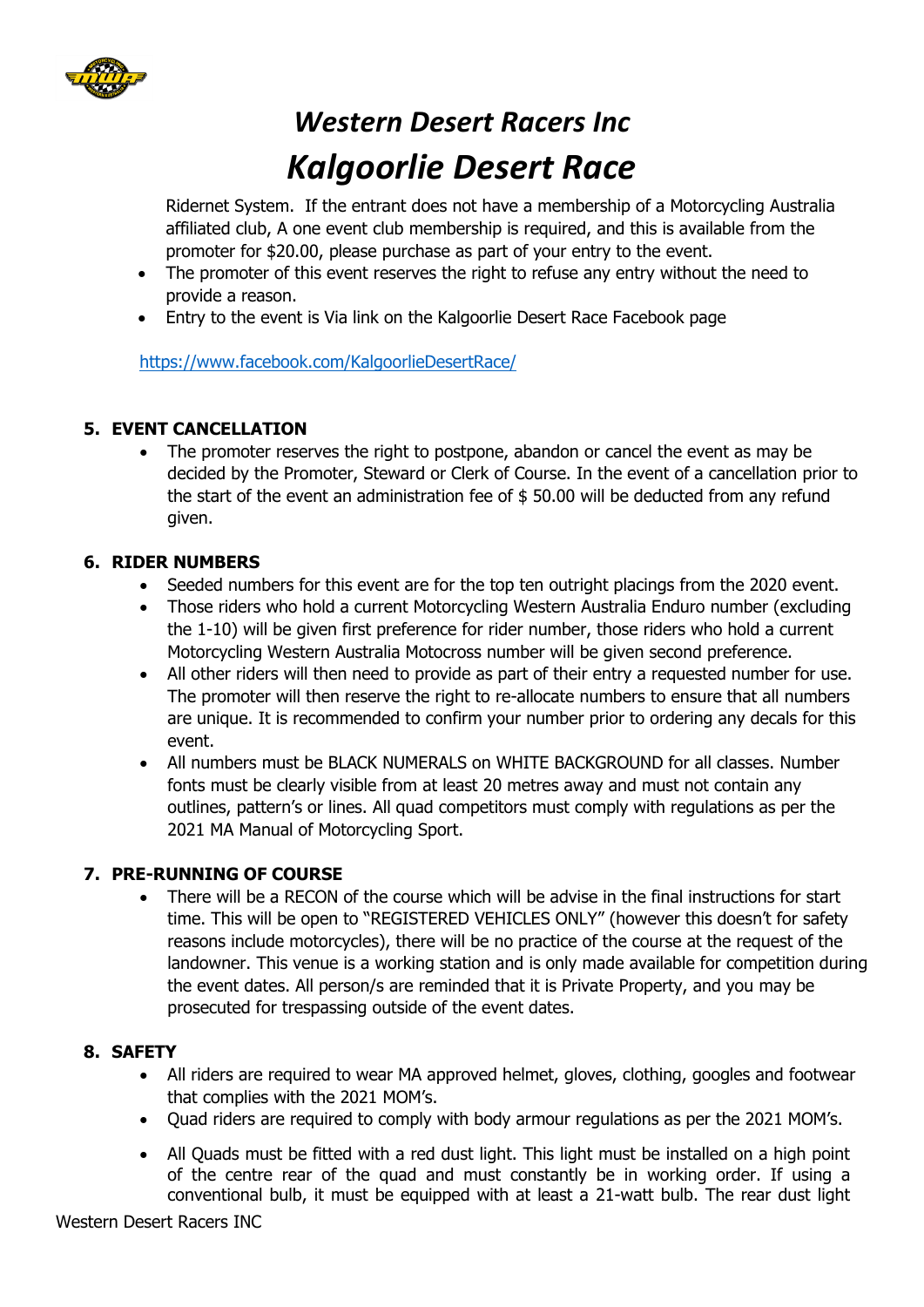

### *Western Desert Racers Inc*

### *Kalgoorlie Desert Race*

must have a surface area of 140mm x 70mm which may be split into two parts. If the rear dust light is of the Light Emitting Diode (LED) type, rather than a bulb type, a minimum size must be at least 90mm x 90mm (or have an equal or greater rear facing area). The dust light must remain switched on whilst the engine is running.

 For the 2021 event all riders are to carry a UHF handheld two-way radio and spare batteries for this radio.

#### **9. MACHINE EXAMINATION**

- $\bullet$  Pits will be open at 3pm 21<sup>st</sup> October, with final location to be advised in final instructions. Please be aware that this is part of the STREET PARTY to promote the event to the community.
- Machine examination will be conducted from 3pm to 7pm  $21<sup>st</sup>$  October.
- No machine examination will occur outside of this time without prior approval from the Promoter or Clerk of Course.
- All competitors must present themselves with their machine, full riding gear, UHF radio, spare batteries and 2ltr water container for inspection.
- Any machine or competitor presenting at machine examination will not be accepted until all items as detailed are provided. \*\*\* PLEASE NOTE TEAR OFFS AND HELMET CAMERAS ARE PROHIBITED\*\*\*

#### **10. NOISE TESTING**

• Machines may be subjected to noise testing at any time during this event. Please ensure your machine has a properly packed muffler and all after-market exhausts meet the maximum noise levels of 114db.

#### **11. PROLOGUE (Friday 22nd October)**

- All competitors are encouraged to compete in prologue as there will be no seeding of riders for grid position.
- All competitors are required to sign on from 7:30 am
- The riders briefing for prologue will commence outside race control at 8:00 am. All competitors intending to prologue need to attend briefing. Failure to attend will incur a time penalty of 30 seconds added to your prologue time and/or exclusion from the event if required officials are not able to provide additional briefing. No rider is allowed onto the course without attending briefing.
- Prologue is timed using electronic transponder timing system and it is the rider's responsibility to ensure the transponder issued to them is fitted to their machine.
- Prologue Recon will commence at 8:30 am sharp.
- Prologue will commence at 10:00 am sharp.
- Any rider deemed to have jumped the start will occur a 30 second addition time penalty.
- Starting order for prologue initially is from finishing order from 2020, then will be by rider number from lowest to highest. The event promoter also reserves the right to seed any riders who didn't compete in 2020, using results from other events as a basis for the decision.
- The top ten riders from 2020 will start individually at 2-minute intervals.
- The remainder of the field will start in pairs at 1-minute intervals subject to conditions.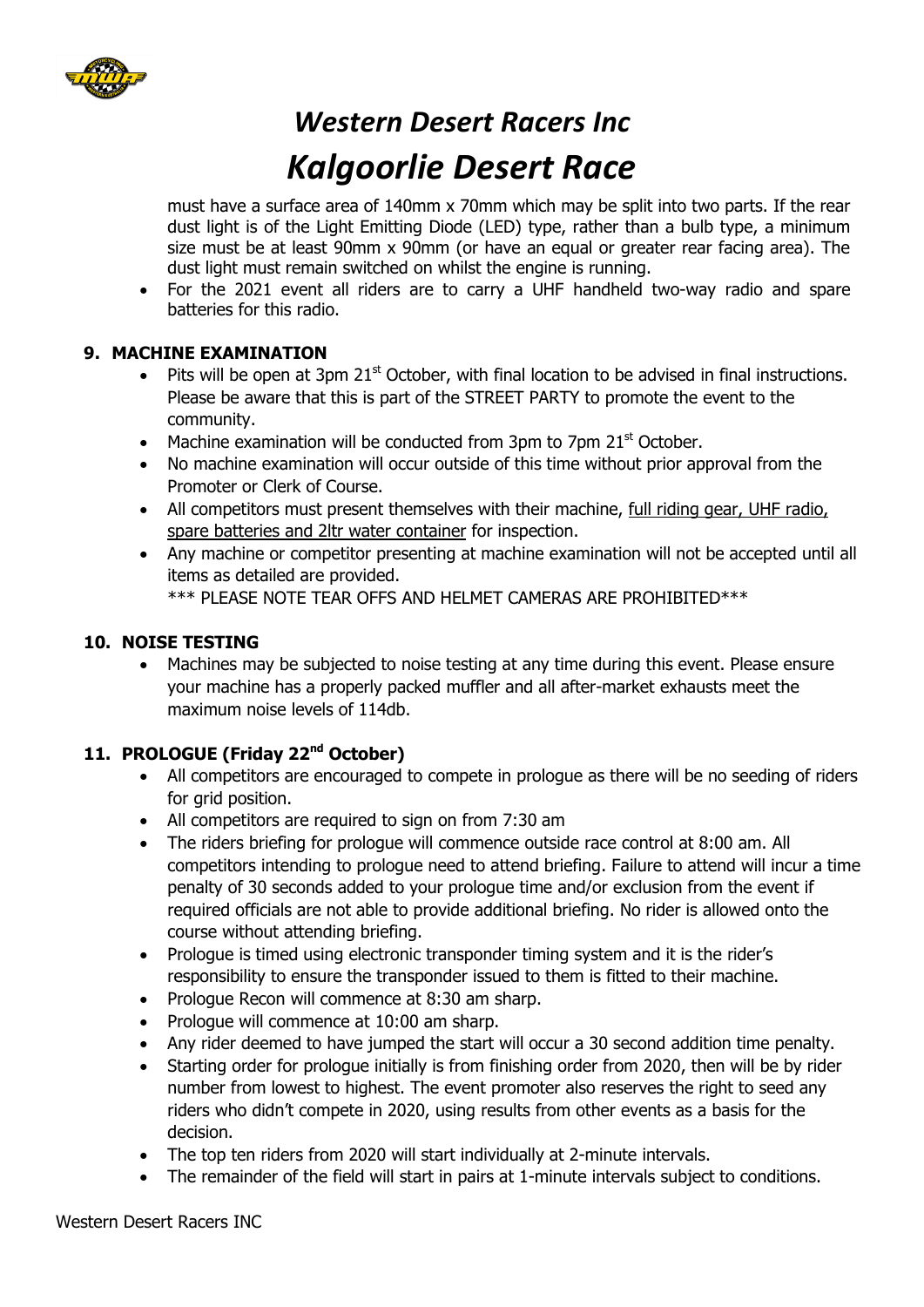

- Competitors who start but do not finish prologue maybe seeded at the promoter's discretion, however, will not be seeded into the top 50 percent of the field.
- Riders who do not start in prologue will be given a position at the back of prologue order in number order.

#### **12. RACE DAY 1 – LAP 1**

- All competitors are required to sign on from 5:15 am.
- The riders briefing for lap 1 will commence outside race control at 6:00 am. All competitors intending to race on day 1 need to attend briefing. Failure to attend will incur a time penalty of 30 seconds added to your start time and/or exclusion from the event if required officials are not able to provide additional briefing. No rider is allowed onto the course without attending briefing.
- Laps are timed using electronic transponder timing system and it is the rider's responsibility to ensure the transponder issued to them is fitted to their machine.
- Lap 1 will commence at 7:00 am sharp.
- All riders are to be on the dummy grid in prologue order 30 minutes prior to posted start time for lap 1.
- Riders not lined up on the dummy grid 15 minutes prior to posted start time will be relegated to the rear of the field.
- Any rider deemed to have jumped the start will incur a 30 second addition time penalty.
- Starting order for lap 1 is in order of prologue results.
- The Top Twenty Prologue Riders will start in pairs at 1-minute intervals.
- The remainder of the field will start in prologue order in rows of three at 30 second intervals.
- Competitors who start but do not finish prologue maybe seeded at the promoter's discretion, however, will not be seeded into the top 50 percent of the field.
- Time cut off at the fuel stop check point is 10:10 am for Lap 1 those riders who fail to make the halfway fuel stop, will be stopped at this point and deemed to be a DNF. They may be able to restart on the next lap subject to the prescribed time penalty. The Clerk of Course, in addition also has the right to stop any competitor they deem will not meet the required time limit. All check point officials will also be empowered to conduct any request on behalf of the Clerk Of Course.
- A chequered flag is displayed on completion of lap to signal lap completion.

#### **13. RACE DAY 1 – LAP 2**

- All competitors are required to sign on from 11:30 am.
- The riders briefing for lap 2 will commence outside race control at 12:30 pm. All competitors intending to prologue need to attend briefing. Failure to attend will incur a time penalty of 30 seconds added to your start time and/or exclusion from the event if required officials are not able to provide additional briefing. No rider is allowed onto the course without attending briefing.
- Laps are timed using electronic transponder timing system and it is the rider's responsibility to ensure the transponder issued to them is fitted to their machine.
- Lap 2 will commence at 1:20 pm sharp.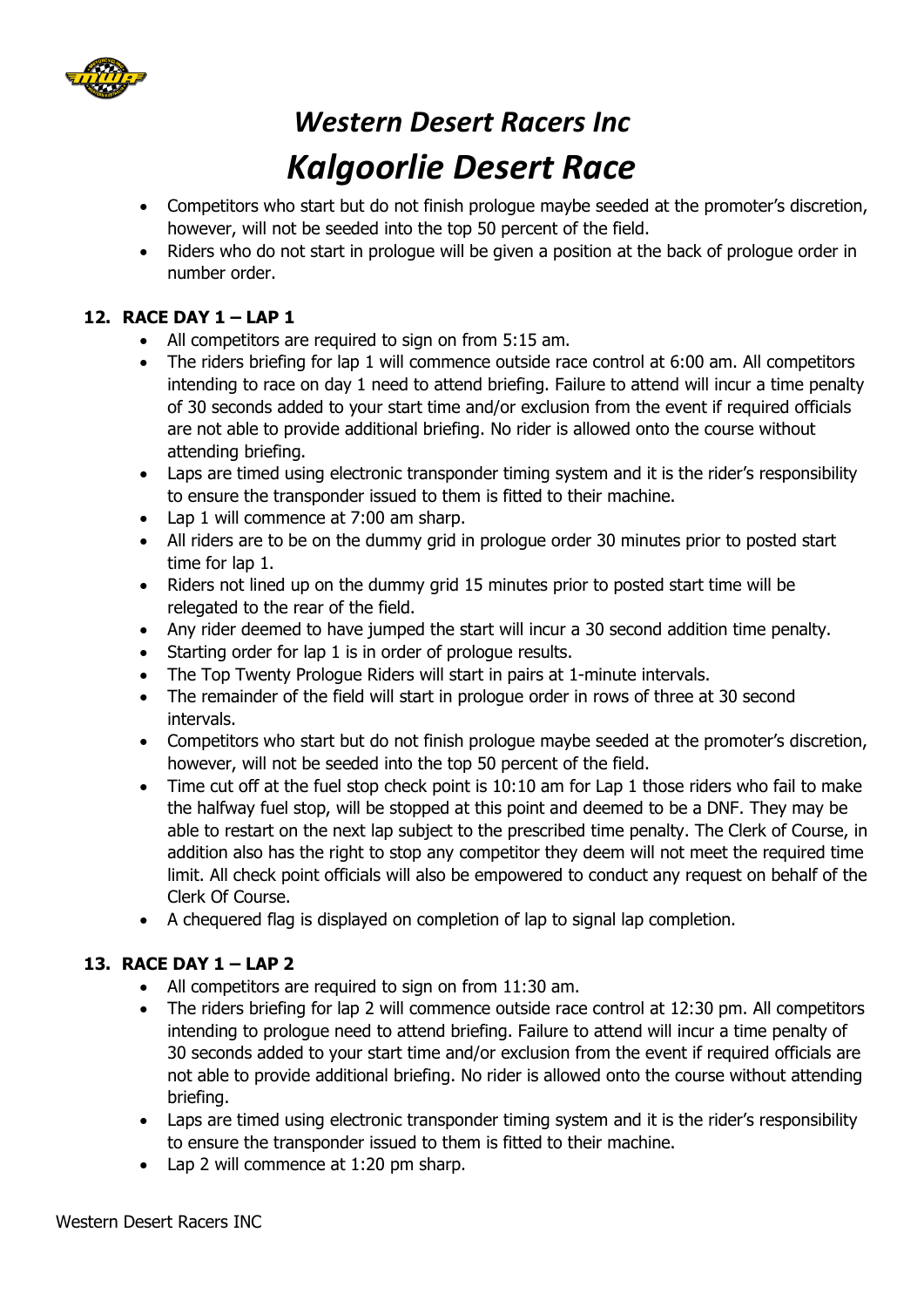

- All riders are to be on the dummy grid in prologue order 30 minutes prior to posted start time for lap 2.
- Riders not lined up on the dummy grid 15 minutes prior to posted start time will be relegated to the rear of the field.
- Any rider deemed to have jumped the start will incur a 30 second additional time penalty.
- Starting order for lap 2 will be based on your finishing result from Lap 1, these are timed corrected results.
- Top 20 riders will start in pairs at 1-minute intervals.
- The remainder of the field will start in rows of three at 30 second intervals.
- Those riders who DNS or DNF first lap wishing to continue in the event will start for the rear of the field in number order.
- Time cut off at the fuel stop check point is 4:30 pm for Lap 2 those riders who fail to make the halfway fuel stop, will be stopped at this point and deemed to be a DNF. They may be able to restart on the next lap subject to the prescribed time penalty. The Clerk of Course, in addition also has the right to stop any competitor they deem will not meet the required time limit. All check point officials will also be empowered to conduct any request on behalf of the Clerk Of Course.
- A chequered flag is displayed on completion of lap to signal lap completion.

#### **14. RACE DAY 2 – LAP 3**

- All competitors are required to sign on from 8:00 am.
- The riders briefing for lap 3 will commence outside race control at 9:00 am. All competitors intending to race on Day 2 need to attend briefing. Failure to attend will incur a time penalty of 30 seconds added to your start time and/or exclusion from the event if required officials are not able to provide additional briefing. No rider is allowed onto the course without attending briefing.
- Laps are timed using electronic transponder timing system and it is the rider's responsibility to ensure the transponder issued to them is fitted to their machine.
- Lap 3 will commence at 10:10 am sharp.
- All riders are to be on the dummy grid in prologue order 30 minutes prior to posted start time for lap 3.
- Riders not lined up on the dummy grid 15 minutes prior to posted start time will be relegated to the rear of the field.
- Any rider deemed to have jumped the start will incur a 30 second addition time penalty.
- Starting order for lap 3 will be based on your finishing result from Lap 2, these are timed corrected results.
- Top 20 riders will start in pairs at 1-minute intervals.
- The remainder of the field will start in rows of three at 30 second intervals.
- Those riders who DNS or DNF Lap 2 wishing to continue in the event will start for the rear of the field in number order.
- Time cut off for the fuel stop check point is 1:20 PM for Lap 3 those riders who fail to make the halfway fuel stop, will be stopped at this point and deemed to be a DNF. The Clerk of Course, in addition also has the right to stop any competitor they deem will not meet the required time limit. All check point officials will also be empowered to conduct any request on behalf of the Clerk Of Course.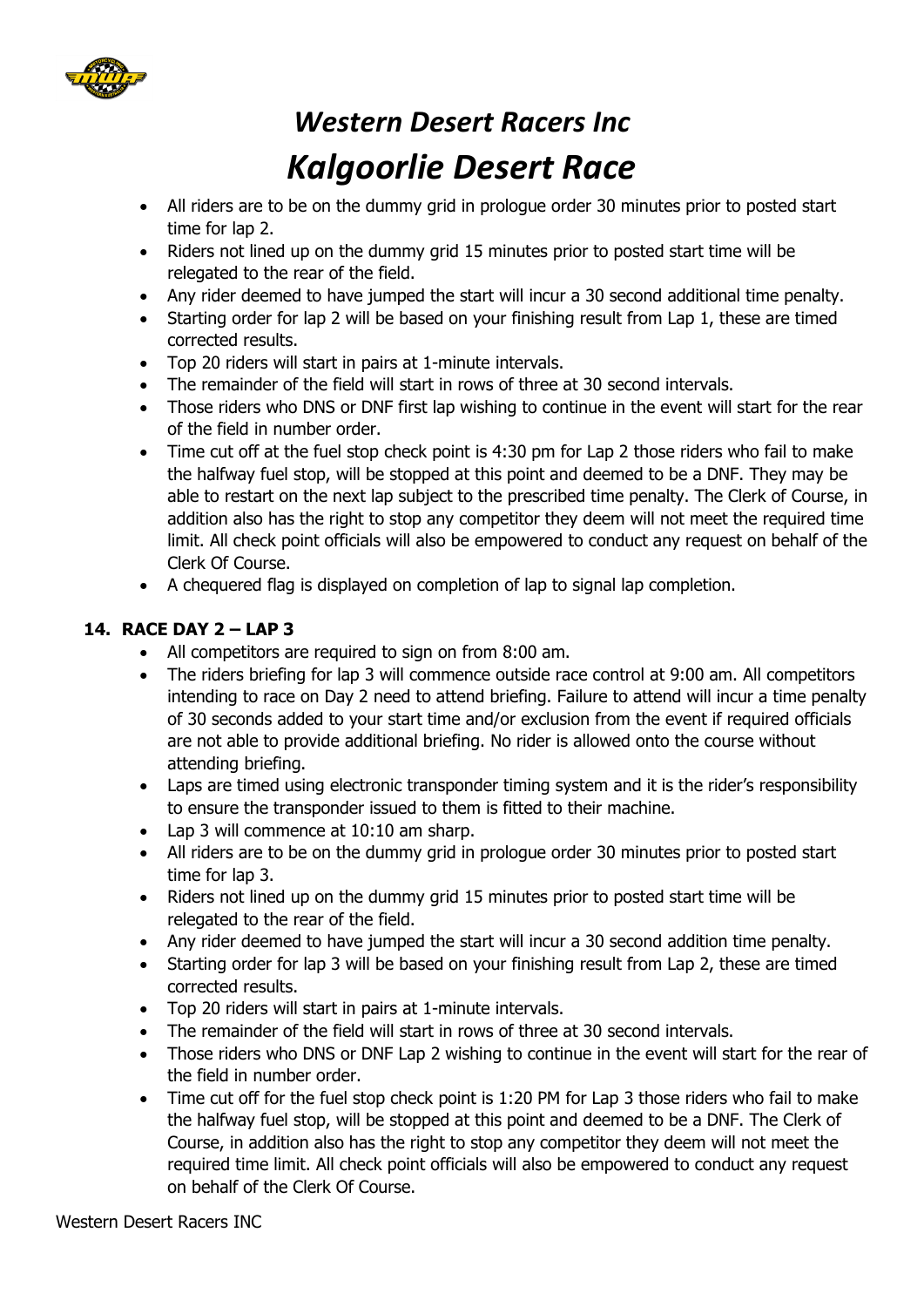

A chequered flag is displayed on completion of lap to signal lap completion.

#### **15. CHECKPOINTS**

- The course has multiple manned check points over the course.
- Several unmanned way points which provide electronic tracking of riders.
- Failing to pass a way point may result in penalty and or exclusion from the event.
- Riders are reminded to ensure they have their transponder fitted securely to their machine for each lap.

#### **16. EMERGENCY PROCEDURE**

- Competitors are to move their bike off the track if possible. Under no circumstances are competitors to move from their reported position without prior approval of Race Control. Competitors must remain with their bike as help has been despatched. All riders are tracked during each lap via trackside boxes, so we are aware of riders who fail to pass the next control point. Therefore, moving from your position impedes our ability to find and provide timely assistance in an emergency.
- **The first rider to the scene of any accident is to stop and render assistance, with the next rider if needed to provide assistance or go for help, If an attempt to call in on UHF is not successful. Riders who fail to stop and provide assistance may be issued a penalty from a fine up to exclusion from event. Safety of fellow riders is everyone's responsibility.**
- Endeavour to remove bike from track if safe to do so.
- Have following competitors report injury/break down to next SOS Point.
- Ensure you are immediately visible to Track Sweeps/Recovery Teams.
- Stay with bike and be picked up by Track Sweeps/Recovery Teams.
- Removal of bikes from the racetrack or its immediate surrounds will be carried out by official vehicles only, unless authorised by the Clerk of Course. The Clerk of Course reserves the right to refuse this permission on the grounds of safety.
- All riders will be required to carry a SOS/OK sign that will be provided in your race pack.

#### **17. MEDICAL SERVICES**

- Red Earth Medical Services personnel will be in attendance.
- It is a condition of entry that First Aid **MUST** be accepted wherever deemed necessary by the attending first aid personnel. The Steward of the day has the right to refuse further racing of a rider if medical assessment is refused.
- Riders transported to hospital for treatment must obtain a medical clearance which is to be produced on demand at the next race meeting.
- All riders are reminded that ambulance cover is compulsory as a condition of your licence. Cover must be maintained for the duration of your licence.

#### **18. WITHDRAWAL FROM EVENT**

 It is the rider's responsibility when withdrawing from the event to at any point during the event.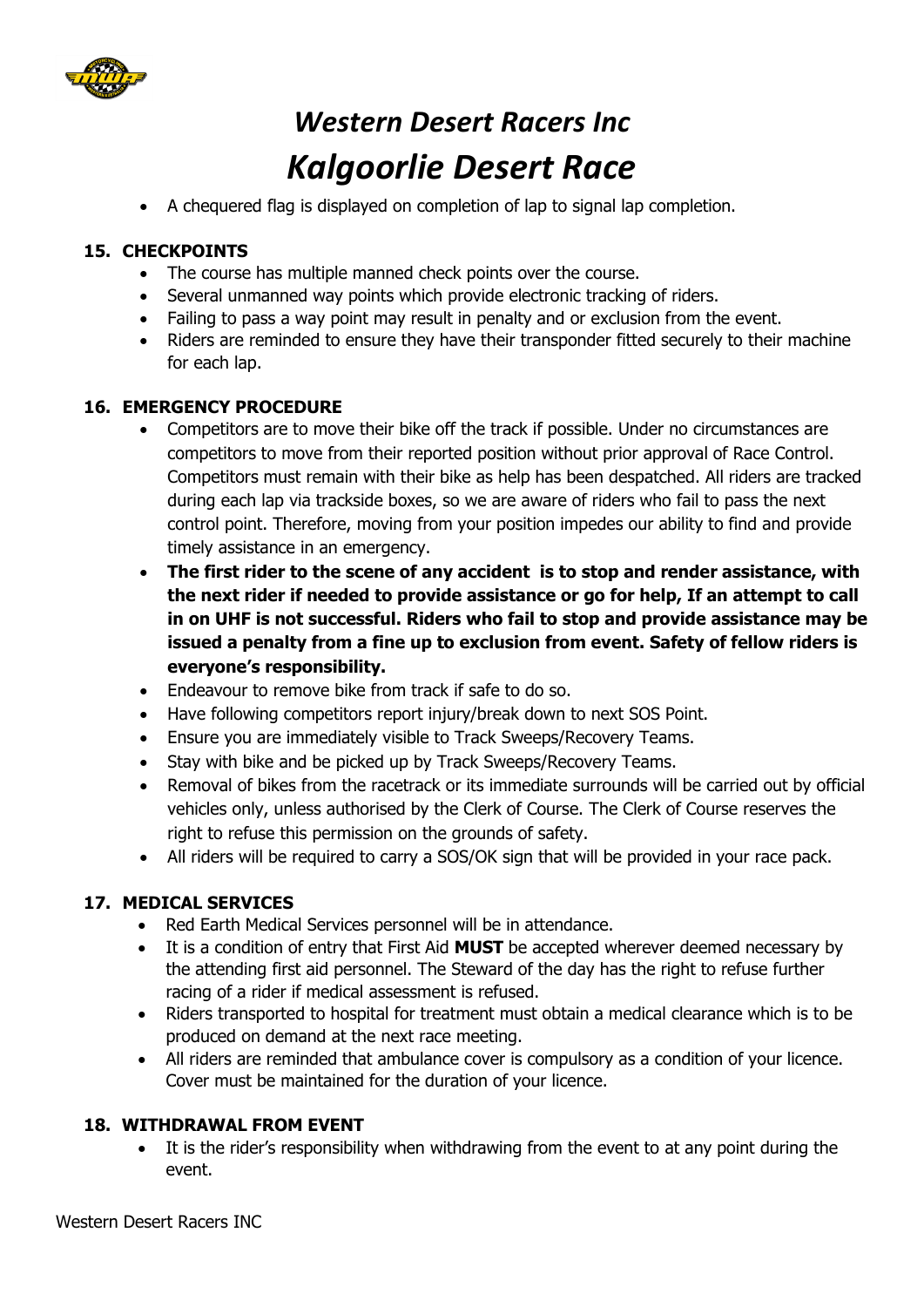

- To in the first instance notify the next check point or course car and detail the reason for the withdrawal.
- All riders are their earliest convenience to attend the race control centre and sign out with the Race Secretary or one of their assistants. (Sign out may be by electronic means using your current MA licence).
- A failure to do so may result in a fine which can be of an amount up to \$ 500 as per the 2021 MA Manual of Motorcycle Sport. The **ONLY exception** to this is where the competitor is in the care of medical personnel who will report the name of riders to event officials.
- These requirements are crucial to allow race control to direct time and resources to riders that require assistance and not to follow up riders that do not require assistance

#### **19. PROTESTS**

- In the first instance the rider is to discuss their intent to protest with the Clerk Of Course, if intending to lodge a form protest the required paperwork is available from the Race Secretary. Is then lodged as per the below procedure.
- All protests shall be in writing and accompanied by a fee of \$100.00 and presented to the Clerk Of Course no later than 30mins after their last finish line passing time.
- All protest hearings will be conducted at an appropriate time to suit the schedule of the event, with every effort made to provide a fast resolution to the matter for all concerned.

#### **20. COMPASSIONATE TIME CLAIMS**

- Will need to obtain the prescribed form from the race secretary and return the completed form to the race secretary.
- This will then be reviewed for the time to be given and if approved a time correction of results made, all corrections will be posted on the notice board along with results.
- Please also remember when making claims that your time on course is tracked by way points and this forms the basis on which all claims will be evaluated.

#### **21. REFUELLING**

- Refuelling may only be carried out in the designated areas, there will also be a refuelling area at the halfway point (approx. 70 km mark) riders are responsible for getting their own fuel and crew to the refuelling point, directions will be provided to travel to the refuelling point.
- If there is any rider who needs their fuel carted to the fuel stop the CLUB will have cartage available.
- Is strictly "NO SMOKING".
- Dead engine for all refuelling. Failure to do so will result in exclusion from event.
- Refuelling may only be carried out from metal or other approved containers. (Including commercially manufactured fast fill containers).
- No auxiliary fuel tank, other than commercially available tanks that are permanently attached to the machine and passed at machine examination will be allowed.
- No fuel to be carried on the rider or bike.

#### **22. OUTSIDE ASSISTANCE**

No radio communication is allowed between a competitor and his team.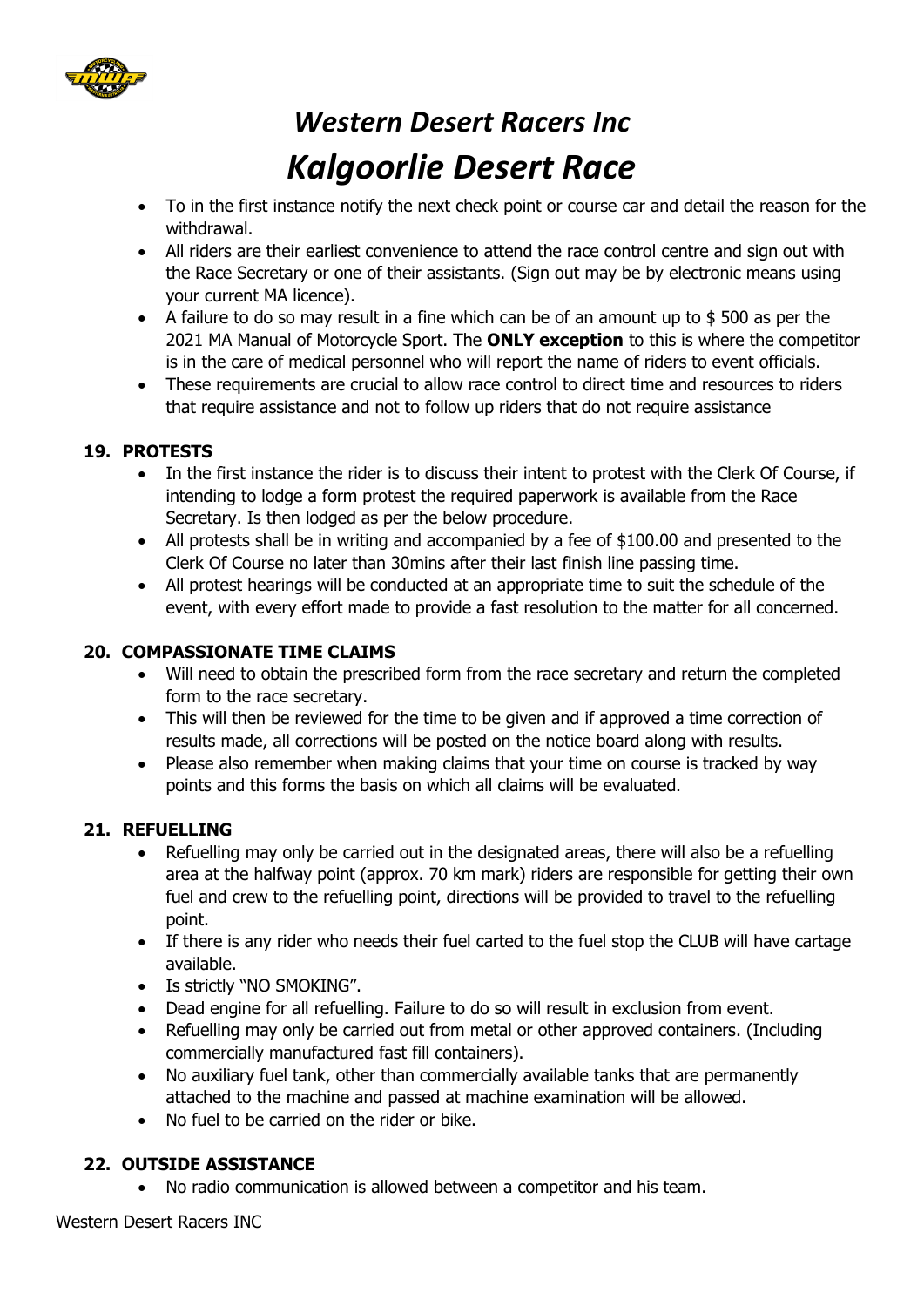

# *Western Desert Racers Inc*

### *Kalgoorlie Desert Race*

- Any assistance or communication from fixed wing or helicopter is also strictly forbidden.
- Any competitor found breaching these items will be excluded.

#### **23. DIRECTION OF COURSE**

- No rider shall ride against the course direction of traffic on the course.
- Penalty for breaching this is exclusion from the event.

#### **24. OUTRIGHT POSITIONS**

- The outright winner shall be from any class to complete the course in the fastest elapsed time (including penalties), providing he/she has passed all checkpoints and followed the marked course.
- All results will be determined by corrected elapsed time.

#### **25. AWARDS**

- Total prize money pool is \$5000.00.
- Outright Prize money  $1^{st}$  \$ 1000.00
- Class prize money  $1^{st}$  \$ 250.00  $2^{nd}$  \$ 150.00  $3^{rd}$  \$ 100.00 All classes (subject to entry numbers)

#### **26. MOTORCYCLING AUSTRALIA – ANTI DOPING POLICY**

- All competitors and officials are advised that drug testing may take place in accordance with MA's Anti-Doping Policy, as carried out by Australian Sports Anti-Doping Authority. Refer to MA website for the details.
- All competitors and officials are also hereby advised that drug and alcohol testing may take place during the event. Refer to MA website for details on the Safety Policy – Drug and Alcohol testing.

#### **27. CODE OF CONDUCT**

- All competitors are advised that they are under the 2021 MOM's Code of Conduct for the duration of this event.
- Penalties apply to any breach of this policy.

#### **28. INSURANCE**

- National Personal Accident Insurance as per the 2021 MOM's provides basic cover for death and permanent disability.
- Ambulance insurance is compulsory for all competitors.
- It is also strongly recommended that competitors consider taking out additional insurance such as income protection insurance.

#### **29. RIGHT TO USE IMAGE/S**

 It is a condition of entry that consent is given by the rider/entrant and/or parent/guardian for all the photographs and electronic images (including moving images) that may be taken during the event by or on the behalf of the promoter or with the permission of the promoter.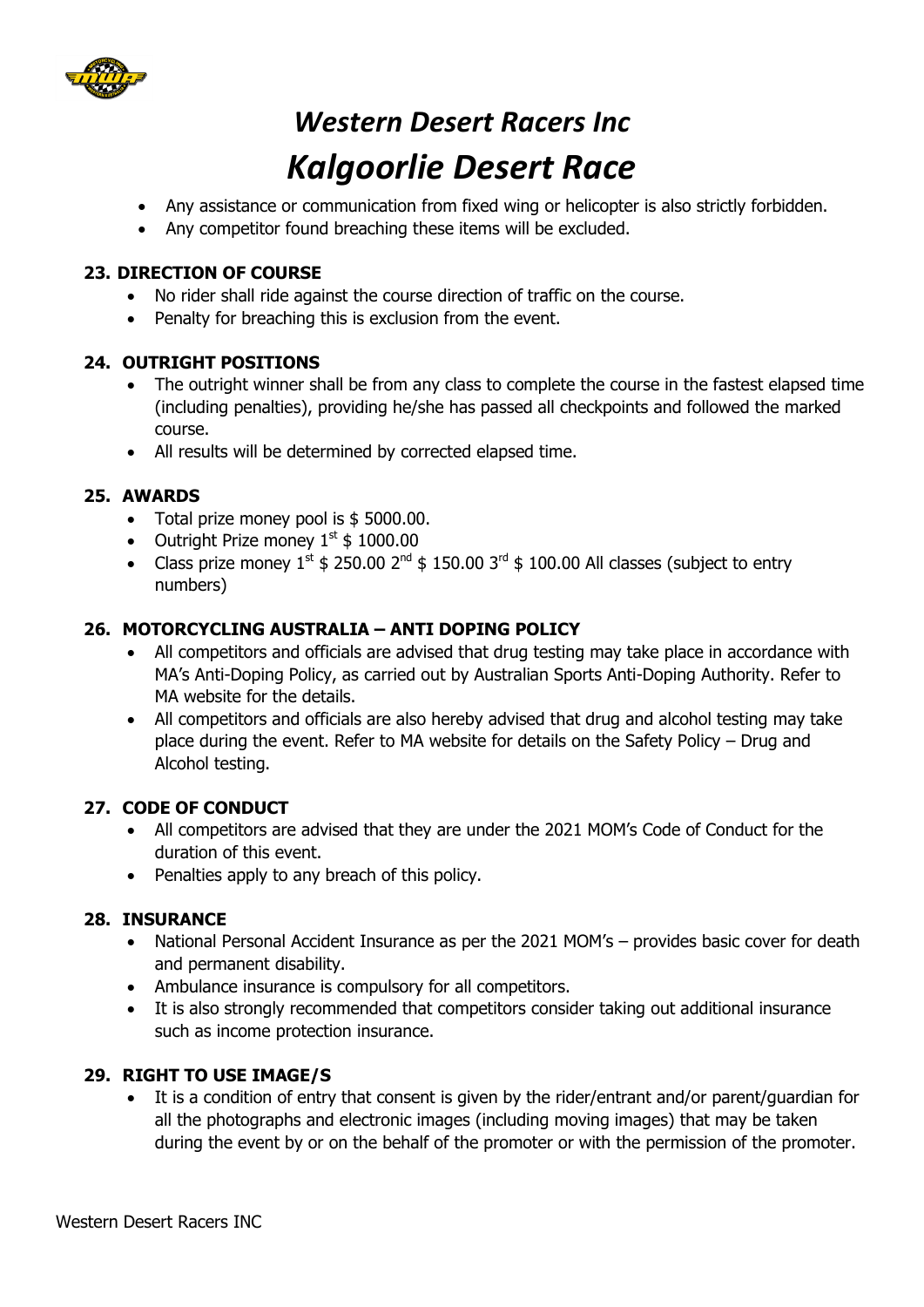

 All images are the property of the promoter and will only be used for the purposes of promotional or other purposes without consent being required.

#### **30. GENERAL RULES**

- No alcoholic beverages allowed in pits or racing circuit.
- There will be no riding of bikes other than on the track.
- Machines must be pushed to and from vehicles and in and out of the pits. Engine may be running to assist.
- Dogs will not be permitted (except guide dogs).
- Enclosed footwear must be always worn in the pits.
- NO pit bikes, quads or scooters permitted within the pits.
- This is a Smoke Free Event

#### **31. LANDOWNERS**

- The landowner has given permission for the event and for camping at the venue thanks to their goodwill.
- Please do not abuse the privilege.
- It is a requirement that all competitors, pit crew and others using the venue to remove all litter.
- Extinguish all fires.
- Leave the campgrounds as you found it.

#### **32. FACILITIES AT THE VENUE**

- Toilets and showers.
- Food vendors.
- Licenced bar area.

#### **33. TIME SCHEDULE**

• The final time schedule will be published in the final instructions for this event, below is schedule showing breakdown for the event dates.

| <b>Description</b>                | <b>Date</b>               | <b>Time</b>                 |
|-----------------------------------|---------------------------|-----------------------------|
| <b>Machine Examination</b>        | Thursday 21 <sup>st</sup> | 15:00 hrs to 19:00 hrs      |
| <b>Rider Check In</b>             | Friday 22nd               | 06:30 hrs to 0:725 hrs      |
| <b>Riders Briefing</b>            | Friday 22 <sup>nd</sup>   | 07:30 hrs Mt Vetter's Start |
| <b>Prologue Sight Lap</b>         | Friday 22 <sup>nd</sup>   | 08:30 hrs                   |
| <b>Prologue Dummy Grid Open</b>   | Friday 22 <sup>nd</sup>   | 09:30 hrs                   |
| <b>Prologue Dummy Grid Closes</b> | Friday 22 <sup>nd</sup>   | 09:45 hrs                   |
| <b>Prologue</b>                   | Friday 22 <sup>nd</sup>   | 10:00 hrs                   |
| <b>Rider Check In Lap 1</b>       | Saturday 23rd             | 05:15 hrs to 05:55 hrs      |
| <b>Riders Briefing - Lap 1</b>    | Saturday 23rd             | 06:00 hrs                   |
| Lap 1 Dummy Grid Open             | Saturday 23rd             | 06:30 hrs                   |
| <b>Lap 1 Dummy Grid Closes</b>    | Saturday 23rd             | 06:45 hrs                   |